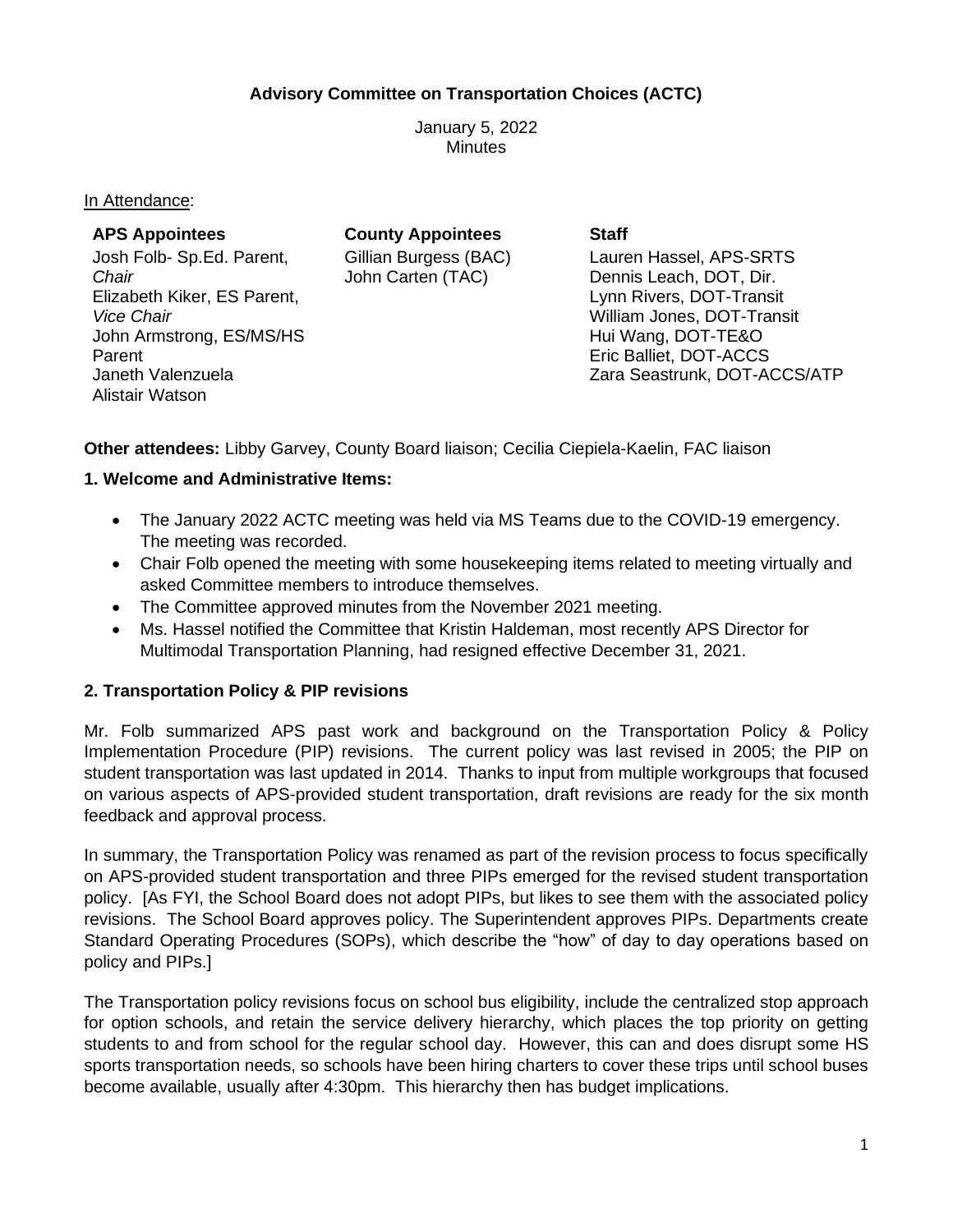The current schedule assumes policy adoption in April 2022, with a 30 day period for public comment built in starting after the winter break. ACTC and ASEAC/SEPTA are being asked to provide enhanced feedback before the public comment period begins. Before the winter break, Ms. Haldeman sent drafts of the documents for the Committee to review.

Mr. Folb asked for ACTC members to discuss and gather feedback on the drafts. John Carten suggested forming committees of people with students in a particular age group. John Armstrong and Gillian Burgess volunteered to coordinate ACTC comments and then craft a memo to the School Board with ACTC feedback. Mr. Folb offered to help with Sp.Ed. Transportation.

Ms. Burgess noted: This could be a good venue to discuss adding more standards on hub stop location and measuring success of hub stops by decreases in driving to school. Stating criteria for hub stops would help families understand and plan accordingly.

#### **3.Bell time project Scope of Work (Slides prepared by Kristin Haldeman)**

In Fall 2021, F&O gave a presentation to the School Board about operational efficiencies, which included a discussion of bell time challenges for transportation and a proposal to address these challenges. In total, APS has eight different bell times, which is impacting on time performance and our ability to serve HS athletic trips. Bus use is not balanced among the early, middle and late bell tiers. The time available between the two largest groups of buses – MS and HS – is severely constrained. The optimal time between tiers is 50 minutes. New School Board policy on bell times lays out a framework for review. The last comprehensive review was in late 1990s.

APS has procured a consultant, and internal kick-off for the Bell Time project is set to begin in January. APS will form a Technical Advisory Team to gather stakeholder group feedback during project. APS will be requesting ACTC representation on the Technical Advisory Team.

Six stakeholder events are planned. Discussion will include service rules (e.g., earliest pick-up/drop-off time), bell time constraints and performance measures for analysis. Internal results will be analyzed before external engagement begins.

Internal and external engagement will include virtual meetings with APS staff groups, advisory committees and school communities. Following are proposed objectives and performance measures:

- Improve overall routing efficiency, including limiting ride times on buses and routing students who attend Countywide choice programs.
- Reduce number of bell times and rationalize tiers
- Ensure time between tiers allows for most efficient use of buses per tier each morning and afternoon.
- Balance number of buses/drivers used for each tier.
- Reduce number of buses used in each tier
- Increase bus availability for after school High School athletic needs, potentially creating another tier
- Ensure High School start/end times align with Virginia High School League (VHSL) division sports schedule needs
- Create minimal disruption to families and staff through the change in start/end times.

Members discussed Objectives & Performance measures, service rules and impacts, and bell time constraints.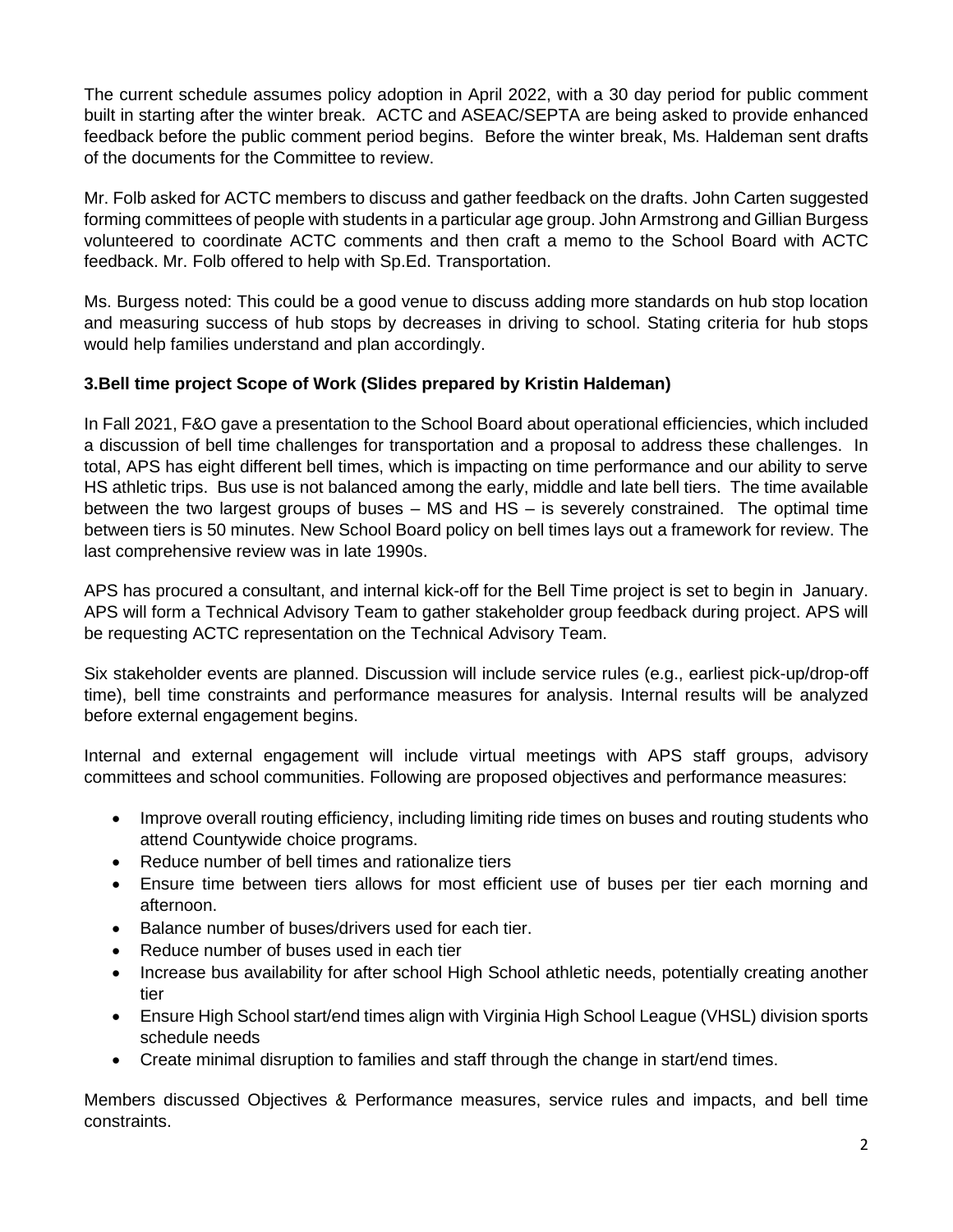Ms. Burgess commented that instructional needs are a priority, as well as the needs of working families (e.g. how Extended Day works and is staffed). She noted that the team needs to think about businesses (e.g. dance, gymnastic, tutoring, aftercare) that base planning and operations on APS bell times. There is an "ecosystem of services" that depends on the bell time schedule to plan. With these factors in mind, Ms. Burgess and other members emphasized that any bell time changes would need to be finalized with enough lead time to communicate to all impacted community members well in advance. Timing of the study may need to wrap up *before* spring to ensure there is time to adapt before Fall 2022. If not, implementation should not begin until Fall 2023.

Dennis Leach added that bell times impact ability of students to take transit. William Jones noted that there may be some opportunities to align transit and schools; but for now, frequencies and times for transit are essentially set between 6 am and 9am. Bell times are not the only factor; also relevant is where students are starting from

Ms. Burgess added that the age of students/physiological needs of different ages need to be considered in relation to bell times. Recent research suggests that the youngest students should start first. APS should broaden the analysis to look at these possibilities.

Members discussed other objectives/performance measures that should be considered, including:

- Fact-based, linear measures such as efficiencies, distances, time and numbers
- Mental health needs of students
- Efficient delivery of services that does NOT lead to driving to school
- Minimizing disruption clear, advance communication is essential for this

Cecelia Ciepiela-Kaeling asked if Ms. Haldeman did a study before this process kicked off. She wondered if the weighting/hierarchy of factors approach used for hub stops is applicable here.

John Carten suggested a literature search of best practices to see what other communities have done.

Lauren Hassel indicated that this preliminary ACTC feedback will be consolidated and provided to Director of APS Transportation Services and Director of Facilities and Operations.

#### **4.Coordinated Countywide Transportation Safety Campaign**

Mr. Leach reported that County staff are developing a transportation safety communications campaign as part of Vision Zero, based on feedback about need for more assertive communication about safety around schools. Staff are looking at materials from the 2013-14 ACCS PAL (Predictable, Alert, & Lawful) campaign - videos and written materials will be updated and messaging refined for 2022. The goal is to launch campaign in late Winter or early Spring 2022. We need everyone to put up their best behavior when getting around.

Hui Wang added that the number of crashes has been on the increase and the situation is becoming more urgent.

Ms. Hassel indicated that APS will be working with Frank Bellavia in School and Community Relations to coordinate messaging and dissemination through APS communication channels and partners.

Ms. Burgess suggested getting students involved in messaging through contests at school and/or PTA level. Ms. Hassel added that APS SRTS created a public service announcement contest in 2018, with print and video entries from ES, MS and HS students responding to the theme "Heads Up!" These PSAs were then posted online for schools to use.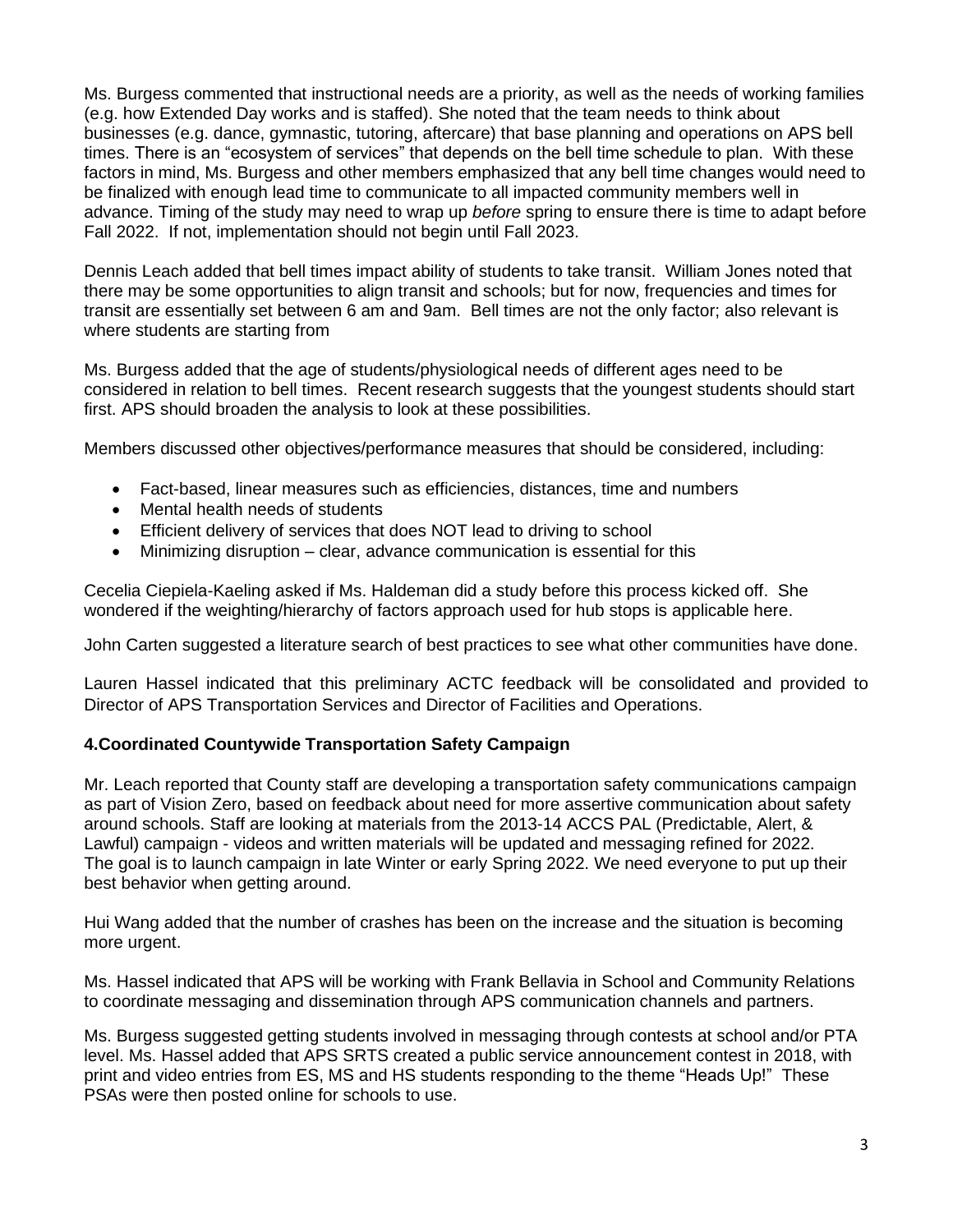## **5.Free Transit Fare Initiative for Students - Update (Lynn Rivers, slide presentation)**

Lynn Rivers and William Jones updated the Committee on the County's plans for a student "fare-less" transit pilot using funds from the American Rescue Plan. This pilot will begin six with middle and high schools. Students who attend Gunston Middle School, Wakefield High School, Washington-Liberty High School, Arlington Career Center and H-B Woodlawn who are assigned to hub stops and Kenmore students in the school's walk zone who live more than 1 mile from school are eligible to participate in the pilot. This pilot will be about 10 times larger than the 2019-20 APS transit pilot. The 2022 pilot will seek to understand the impact that a fare-less program would have on current resources and the level of administration required to implement.

The plan is to use the iRide card, which is already acknowledged by the fare system and thus will not require any back-end work, with funds loaded by the County. This is the first step in the process as we look at how to roll this out for all students.

Mr. Carten commented that he is excited about the program and interested in seeing how ridership changes over time.

Ms. Burgess emphasized the need to be inclusive, understanding that the number of participants needs to be limited, there is a still a need in the larger community beyond students assigned to hub stops. She mentioned elementary school, in-boundary students who work after school, etc.

Ms. Rivers noted that this is a pilot and, as such, it will be tweaked along the way.

Elizabeth Kiker thanked the County Transit team and commended them on their thoughtful approach.

## **6. Updates (Hui Wang)**

## **Pilot Updates**

## **a. Nelly Custis & Military Road –**

TEO staff are continuing to gather feedback on the roundabout and are interested in APS feedback. Some aspects of the design that cannot be addressed in the temporary configuration will be addressed in the permanent configuration. Staff is seeing improved user behavior over time and is considering transition to permanent in summer.

## **Program Updates**

## **b. SRTS (Lauren Hassel) –**

Schools completed annual student travel tally counts in November. Data was uploaded in December. Reports should be available in February. Staff gathered data for County Bike Element report and provided content for Walk Friendly Community application. SRTS is partnering with County programs to organize a senior citizen-led walking school bus program to be piloted at Oakridge ES, bike trains to be piloted at Innovation and